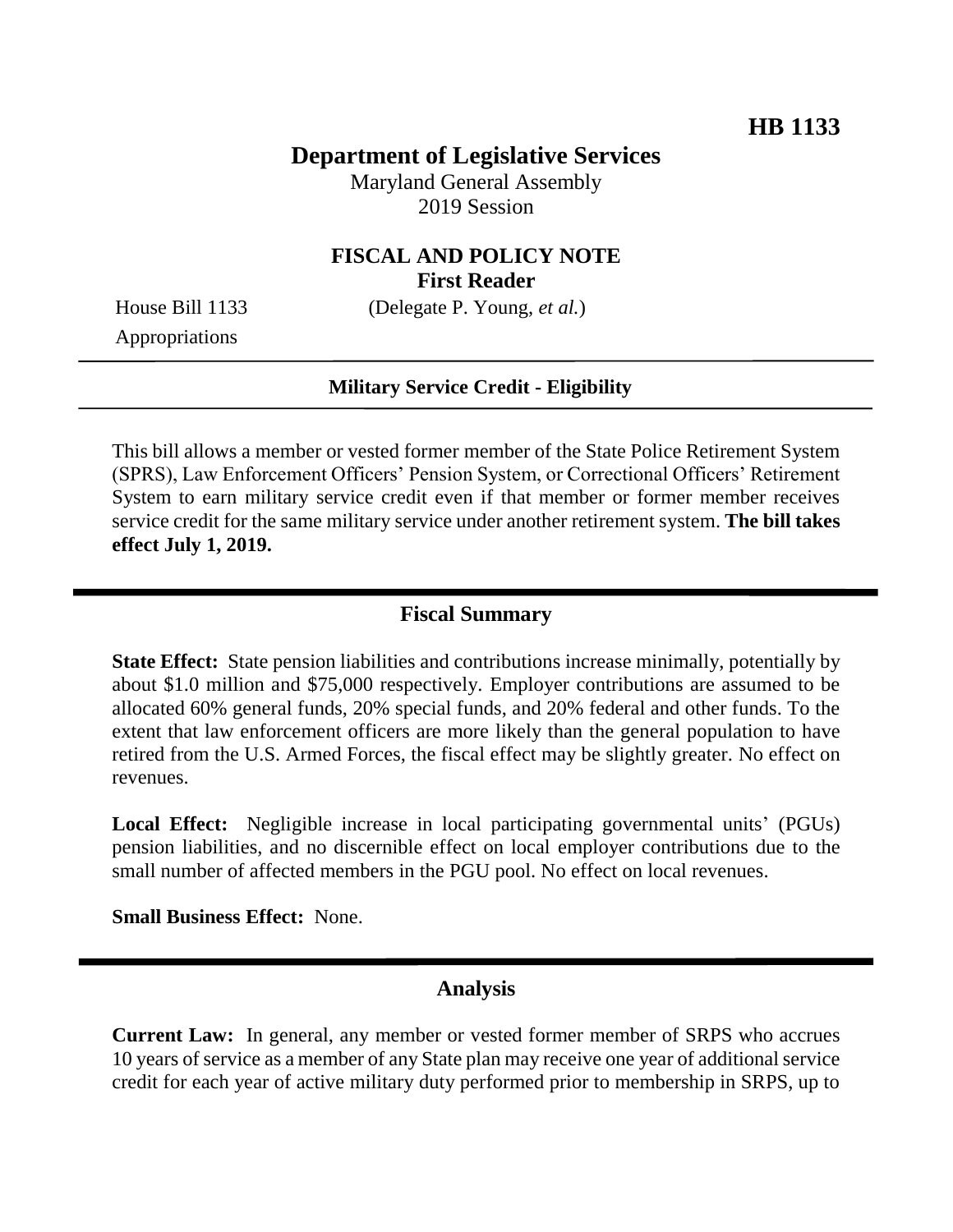a maximum of five years. That credit is granted at no cost to the member or former member and is applied using the accrual rate in effect when the member or former member submits an application for the credit to the State Retirement Agency (SRA).

However, SRPS members or vested former members who claim credit for the same military service from another retirement system may not receive military service credit from SRPS, unless they claimed credit for that military service from:

- Social Security;
- the National Railroad Retirement Act; or
- National Guard or military reserves pensions (Title 3 or Title 10 of the U.S. Code).

This generally means that any SRPS member receiving a military pension after completing 20 years of *active* military service cannot claim the military service credit from SRPS.

**Background:** In addition to the three plans affected by this bill, SRPS includes the following retirement and pension plans for State employees, teachers, and approximately  $120$  PGUs:

- Employees' Retirement and Pension Systems for State and PGU employees;
- Teachers' Retirement and Pension Systems for all teachers, some higher education faculty, and other local education employees;
- Judges' Retirement System; and
- Legislative Pension Plan.

The number of active and vested former members in each affected plan is shown in **Exhibit 1**.

# **Exhibit 1 Active and Deferred Vested Members, as of June 30, 2018**

|                              |                | <b>Active Deferred</b> |
|------------------------------|----------------|------------------------|
|                              | <b>Members</b> | Vested                 |
| <b>State Police</b>          | 1,347          | 99                     |
| Law Enforcement              | 1,590          | 305                    |
| <b>Correctional Officers</b> | 7.179          | N/A                    |

Source: State Retirement Agency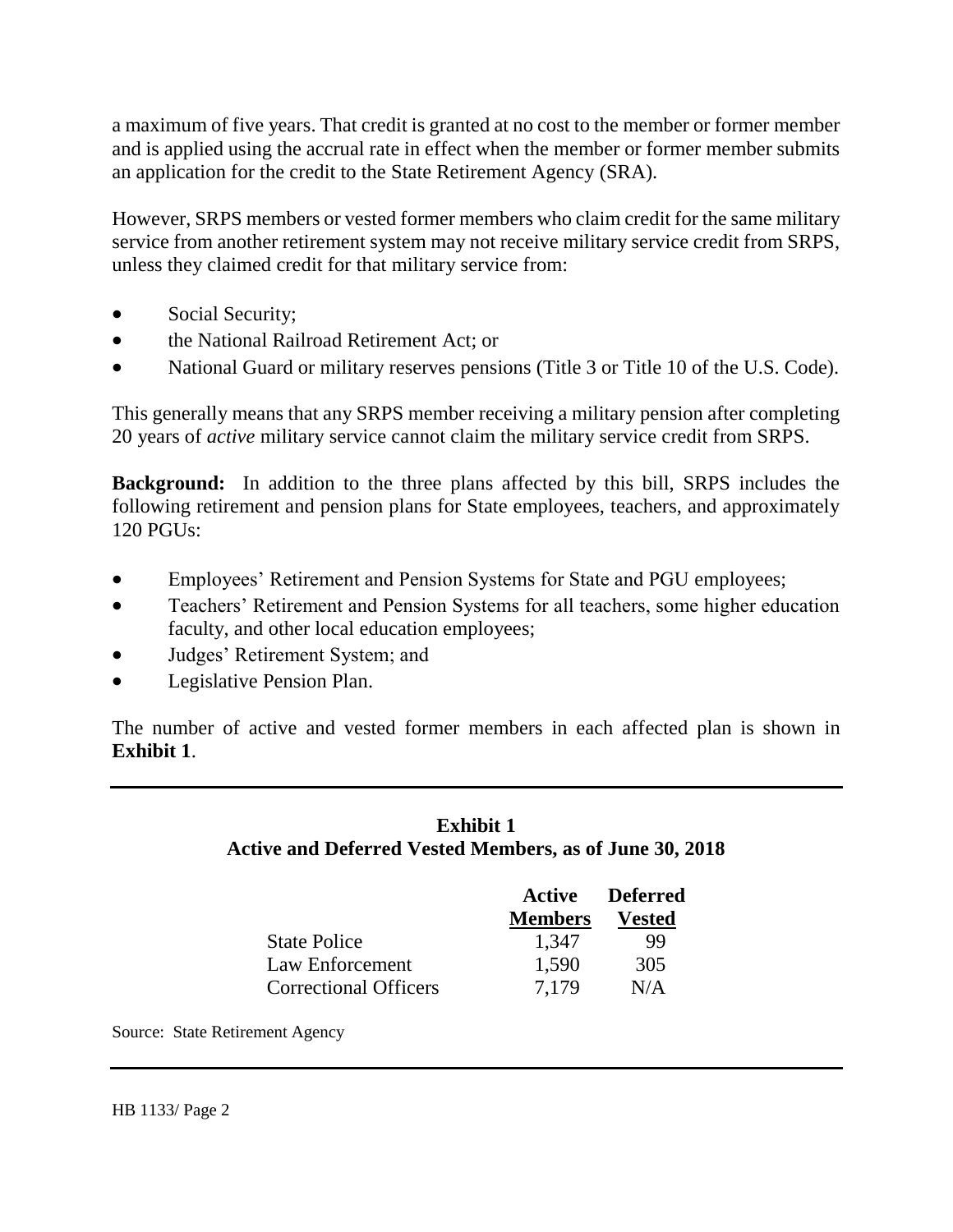**State Expenditures:** SRA, the Military Department, and the Personnel Unit within the Department of Budget and Management do not have reliable data on the number of State employees with prior military service, nor data on the number who have retired from the military and are receiving a military pension. Therefore, a reliable estimate of the number of SRPS members who would be eligible to claim military service credit under the bill cannot be determined.

However, using a variety of data sources, *and for illustrative purposes only*, the Department of Legislative Services estimates that about 21 current active members of the three affected plans may be eligible for additional military service credit under the bill. As shown in **Exhibit 2**, the General Assembly's consulting actuary identified almost 700 active members in the three affected plans who fit the profile of individuals who could be eligible to claim additional service credit. These individuals are generally at least age 50 and, therefore, could have served 20 years in the military and earned 10 years of service credit in SRPS, making them eligible for the military service credit. The U.S. Department of Defense advises that approximately 55,000 military retirees live in Maryland, which is 3% of the State's population age 50 or older. Assuming the same percentage of SRPS members identified by the actuary in that age group are military retirees, approximately 21 SRPS members may be eligible for five additional years of military service credit. To the extent that individuals in law enforcement roles may be more likely to have served in the military, the number of affected individuals may be greater.

## **Exhibit 2 State Retirement and Pension System Members Potentially Eligible for Military Service Credit, as of June 30, 2018**

|                              | <b>Active Members</b> |
|------------------------------|-----------------------|
| <b>State Police</b>          |                       |
| <b>Correctional Officers</b> | 572                   |
| Law Enforcement              | 117                   |
| <b>Total</b>                 | 695                   |
|                              |                       |

Source: Bolton; State Retirement Agency

This analysis can only determine the increase in pension liabilities and employer contributions if a "typical" member of each of the major SRPS plans claimed an additional five years of service credit. Since the bill applies only to individuals with a 20-year pension, it is assumed that they all claim the maximum five years of credit allowed by the State. **Exhibit 3** shows the costs for one member of each plan claiming the service credit allowed

HB 1133/ Page 3